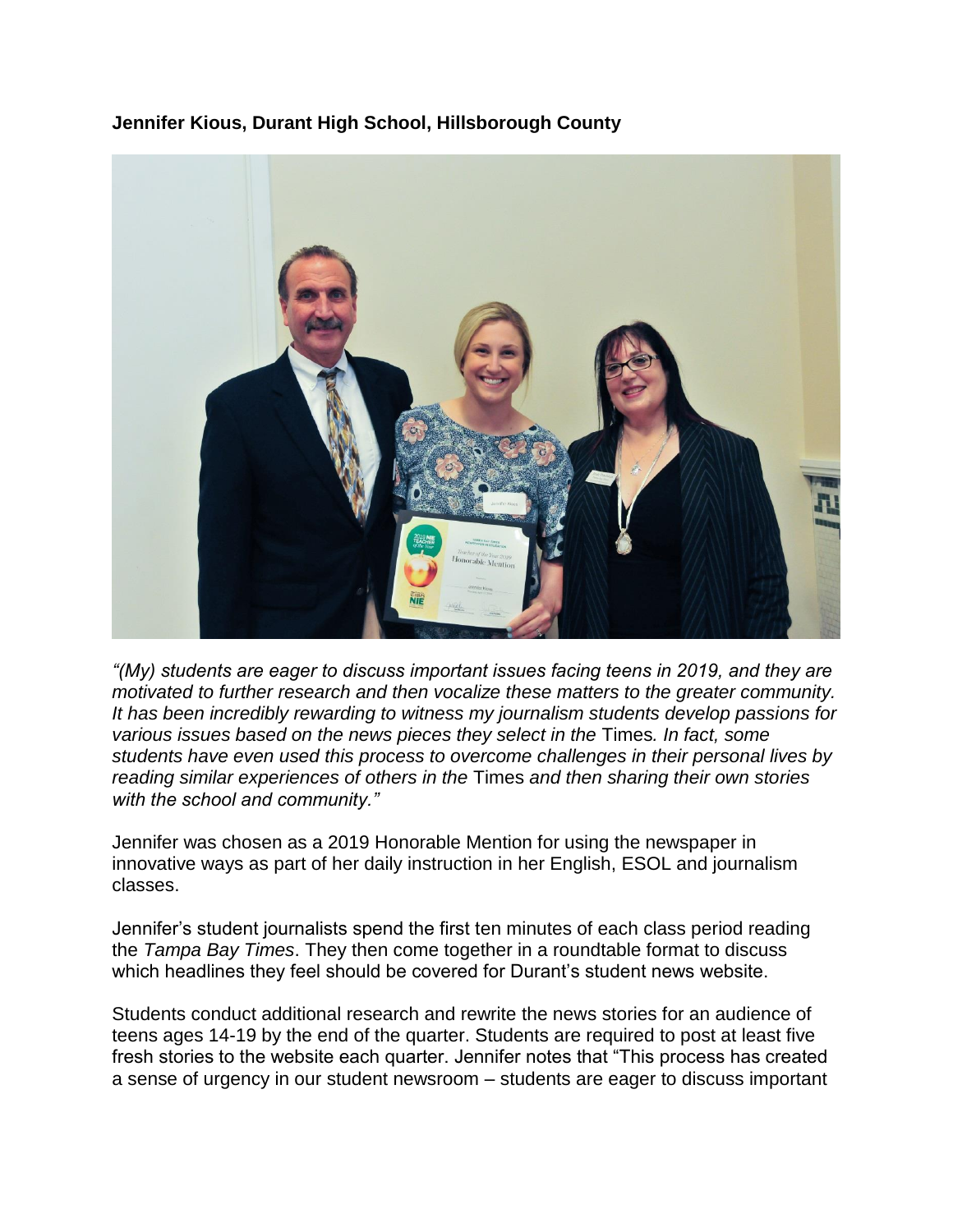issues facing teens in 2019, and they are motivated to further research and then vocalize these matters to the greater community."

Jennifer also uses the *Times* regularly in her ESOL and English 4 Honors classes. In particular, she encourages her students to connect what they learn in class to the outside world by having them use literary theories to better understand what other people are going through.

Students read a news story from the *Tampa Bay Times* and then apply a literary theory to each character in the story in order to understand and identify with others. Jennifer credits this exercise with helping her students grow into deeper thinkers and be able to commiserate with others despite differences in opinion.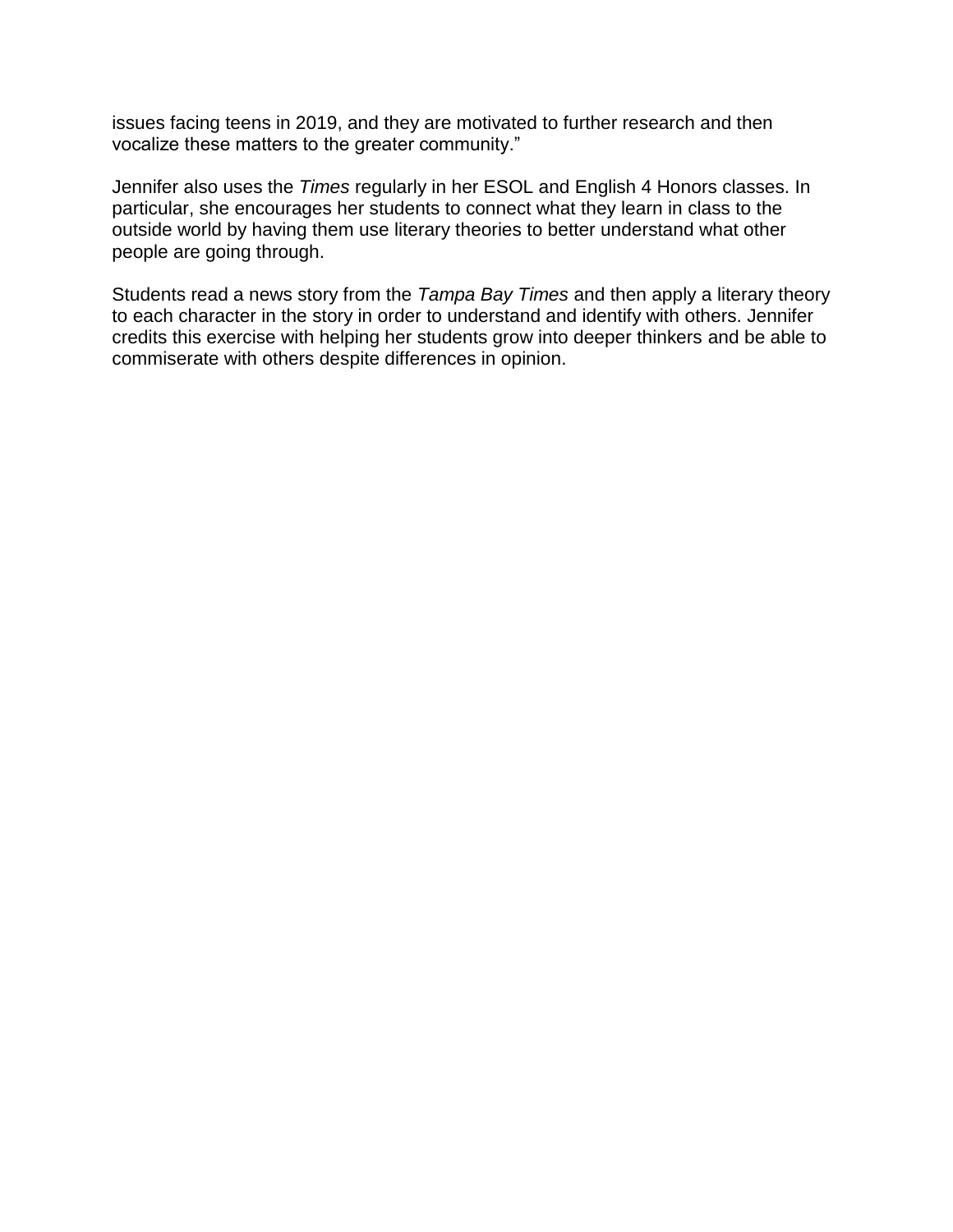Unit 3 Mrs. Kious Jan. 9, 2019

## **Applying What We Know to the Real World**

Before we start learning new critical perspectives, let's review the lenses we have learned so far by making real-world connections to these lenses. For each of the lenses listed below:

- 1. Define the lens. Definitions can be found in the glossaries of your SpringBoard books.
- 2. Find one current news story in the *Tampa Bay Times* FOR EACH LENS where you can empathize with the people affected in the stories by using a specific lens. For example, a story about the current government shut down might be understood in multiple lenses. However, a story about the government shut down's effect on people involved with transportation at national airports might best apply to Marxist Criticism. Cite each story (title and source). Summarize each story (3-5 sentences per story). Explain how each story can relate to the critical lens you chose (2-3 sentences per story).
- 3. You may turn this assignment in via hard copy to the drop-off bin, or submit it electronically through an Edsby message. Make sure your name and class period are on the assignment. Worth 10 points (2 points per lens).

## **Reader Response Criticism**

**Archetypal Criticism** 

**Cultural Criticism** 

**Feminist Criticism** 

**Marxist Criticism**